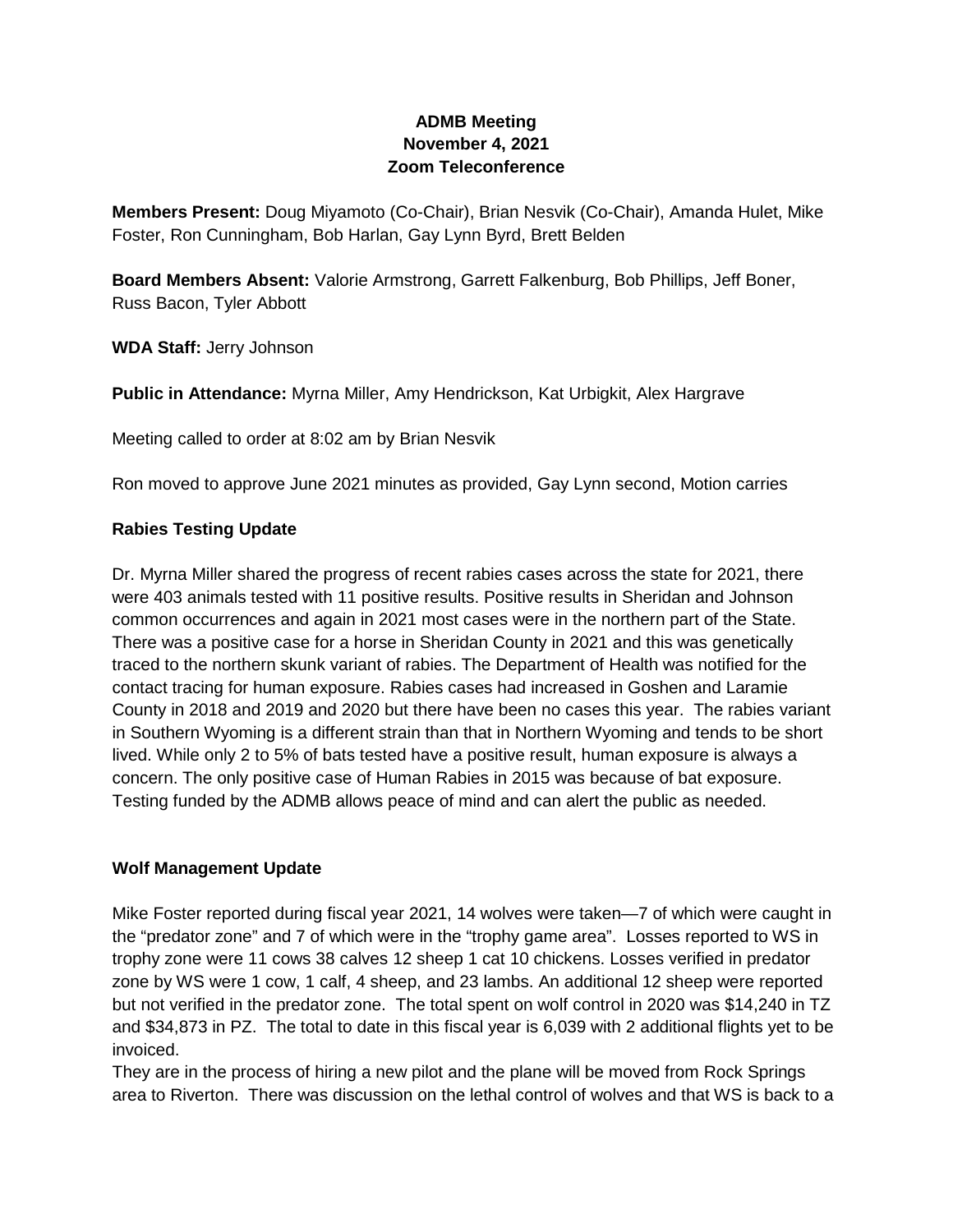normal operating procedure with wolf work with a new weekly requirement on reporting wolf work.

Mike let the board know that the USDA gave a two year waiver on the administrative fees through 2024.

Doug mentioned to Mike that he had drafted a letter in response to the stop work of lethal wolf control but due to the response of the regional director to continue the lethal control he had not yet sent a letter.

Brett Belden let the board know that he received a thank you letter from USDA/WS regional director Janet Bucknall thanking him for the warm welcome she received on her trip to Wyoming.

# **Program Updates**

#### Landowner Coupon County Designation Discussion

Jerry Johnson shared that the Game & Fish Land Owner Coupon form has been updated and the county designation portion has been removed from the form. The county distribution of funds for the years 2013-2020 will begin and the distribution total is \$11,936 and that all counties except Teton will be reimbursed.

Wolf Compensation Update: Jerry Johnson shared that the compensation program had not received any request thru June 30 2021, and he then sent out a letter to the County Predator boards reminding them of the program. There have now been a few inquiries and he answered questions on filling out the application. He answered the question of how much finding the program received; the total funds available are \$40,500.

#### **Set meeting dates for 2022:**

Jan  $18^{th}$  2022 10am Zoom May 17<sup>th</sup> 9am - 18th 8am 2022 Casper live and Zoom June 16th 2022 9am Casper live and Zoom Nov  $9^{th}$  2022 10am Zoom

# **Public Comments**

Cat Urbigkit voiced concern over the recent stop work by USDA/WS on lethal wolf control and was happy to hear that it was resolved and wondered if the ADMB could write a letter in support of the decision to continue and the importance of wolf control continuing.

Amy Hendrickson agreed with Cat and also asked if the board could write a letter, and gave an update on the eagle project. An eagle was banded and relocated and has not returned to the area as of early October.